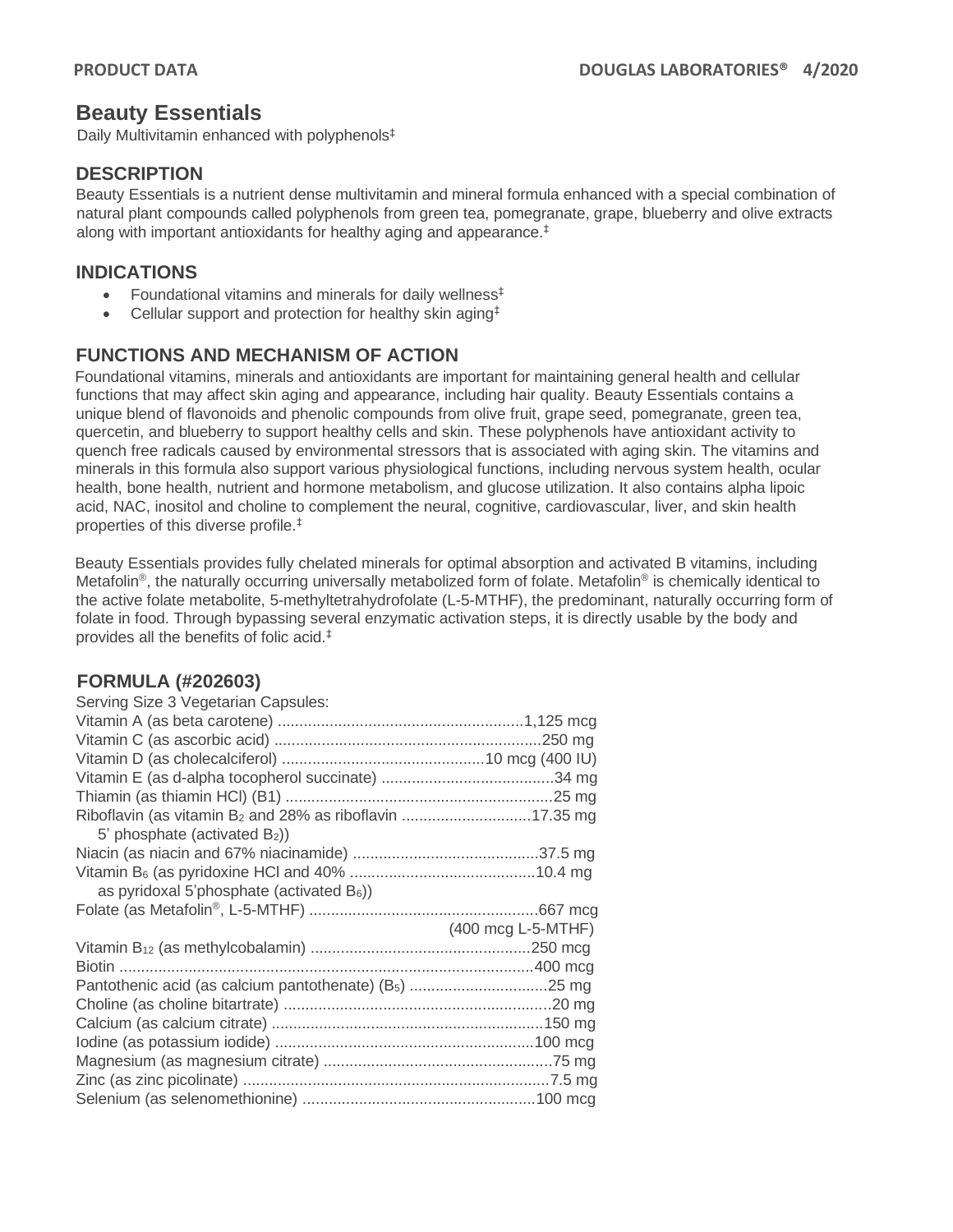| <b>Polyphenol Blend:</b>                                                                 |  |
|------------------------------------------------------------------------------------------|--|
| Blueberry Extract (Vaccinium angustifolium, fruit) 50 mg                                 |  |
| standardized to contain 40% punicosides)                                                 |  |
|                                                                                          |  |
| standardized to contain 65% total tea catechins,<br>23% epigallocatechin (EGCG))**       |  |
| Olive Extract (Olea europaea, fruit, standardized to 25 mg<br>contain 1% hydroxytyrosol) |  |
| Grape Extract (Vitis vinifera, seed, standardized to 25 mg<br>contain 92% polyphenols)   |  |
|                                                                                          |  |
| <b>Carotenoid Complex:</b>                                                               |  |
|                                                                                          |  |
|                                                                                          |  |
| (as lutein, lycopene, zeaxanthin)                                                        |  |

Other ingredients: Hydroxypropyl methycellulose (vegetarian capsule), ascorbyl palmitate Non-GMO, Gluten-free

Metafolin® is a registered Trademark of Merck KGaA, Darmstadt, Germany. FloraGLO® is a registered trademark of Kemin Industries, Inc.

Zeaxanthin is sourced from OPTISHARP™ brand.

OPTISHARPTM is a trademark of DSM.

ChromeMate® brand niacin-bound chromium. ChromeMate® & logo are trademarks of Lonza or its affiliates.

### **SUGGESTED USE**

Adults take 3 capsules, 1-2 times daily with a meal or as directed by a health professional.

### **WARNING**

Take with food. This product may contain a small amount of caffeine from green tea extract. If you have liver problems, consult your health professional before use. If you are pregnant or lactating, have any health condition or are taking any medication, consult your health professional before use.

### **STORAGE**

Store in a cool, dry place, away from direct light. Keep out of reach of children.

## **REFERENCES**

Schagen SK, Zampeli VA, Makrantonaki E et al. *Dermatoendocrinol*. 2012;4(3):298-307. Ekanayake-Mudiyanselage S, Thiele J. *Hautarzt*. 2006;57:291–6. Draelos ZD. *Clin Dermatol*. 2010;28:400–8.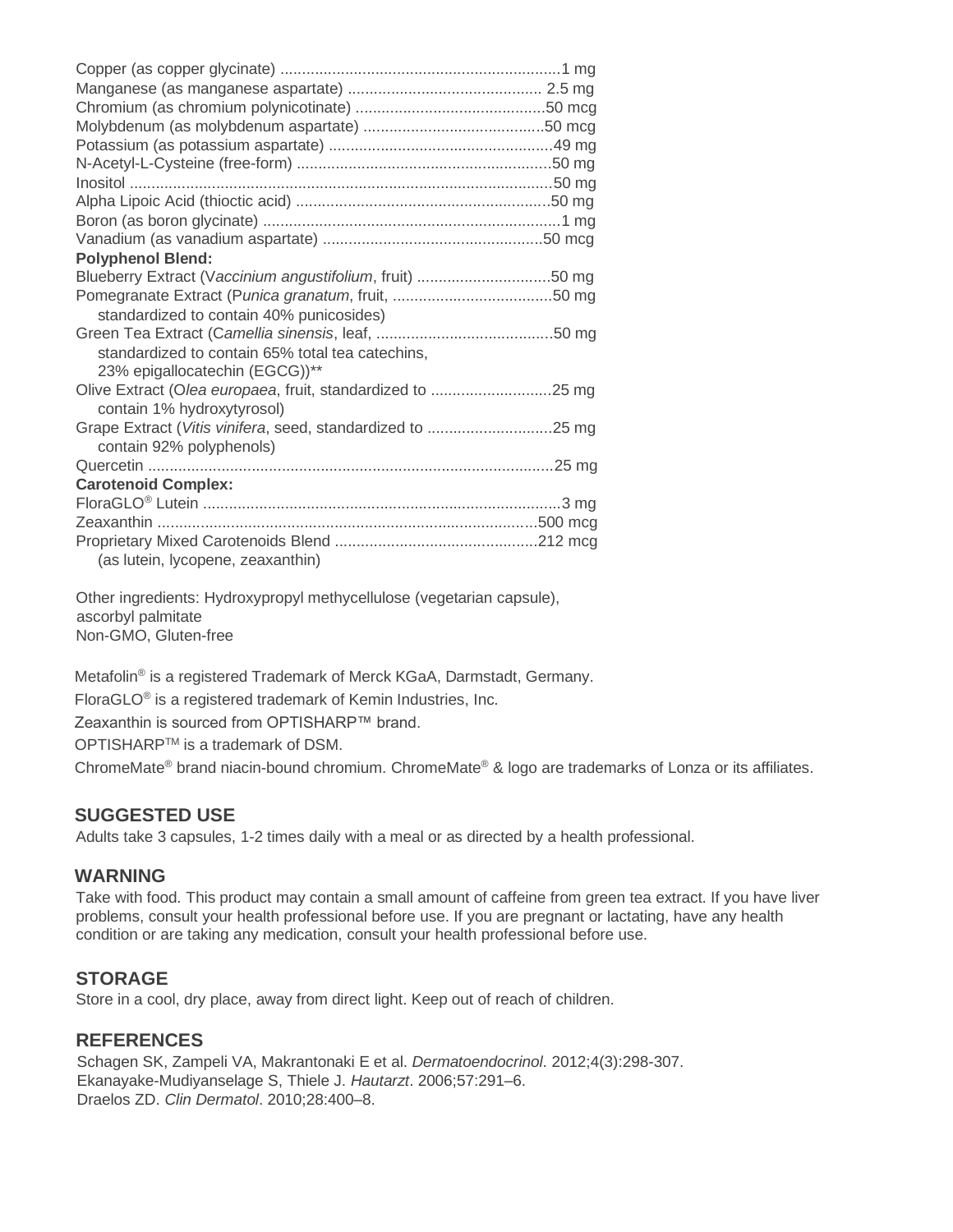Stahl W, Heinrich U, Jungmann H et al. *Am J Clin Nutr*. 2000;71:795–8. MacLaughlin J, Holick MF. *J Clin Invest*. 1985;76:1536–8. Nichols JA, Katiyar SK. *Arch Dermatol Res*. 2010;302:71–83. Afaq F, Zaid MA, Khan N et al. *Exp Dermatol*. 2009;18(6):553-61. Addor FAS. *An Bras Dermatol*. 2017;92(3):356-362. Vollmer D, West V, Lephart E. *Int J Mol Sci*. 2018;19. 3059. Ryan AS, Goldsmith LA. *Clin Dermatol*. 1996;14:389–406. Ahmad W, Irvine AD, Lam H et al. *Am J Hum Genet*. 1998;63(4):984-91. Takahashi T, Kamiya T, Yokoo Y. *Acta Derm Venereol*. 1998;78(6):428-32. Esfandiari A, Kelly AP*. J Natl Med Assoc*. 2005;97(8):1165-1169. Kwon OS, Han JH, Yoo HG et al. *Phytomedicine*. 2007;14. 551-5. Dini I, Laneri S. *Phytother Res*. 2019;33(12):3054-3063. Zhang H, Liu S, Li L et al. *Medicine*. 2016;95. e4247. Koca U, Süntar I, Akkol EK et al. *J Med Food*. 2011;14(1-2). Zink A, Traidl-Hoffmann C. J *Dtsch Dermatol Ges*. 2015;13(8):768-75. Bucci P, Prieto MJ, Milla L et al*. J Cosmet Dermatol*. 2018;17(5):889-899. Chen H, Lu C, Liu H et al. *Int Immunopharmacol*. 2017 Jul;48:110-117. Institute of Medicine: *Dietary Reference Intakes for Calcium, Phosphorus, Magnesium, Vitamin D and Fluoride.* Washington DC: National Academic Press, 1997. Institute of Medicine: *Dietary Reference Intakes for Thiamin, Riboflavin, Niacin, Vitamin B6, Folate, Vitamin B12, Pantothenic Acid, Biotin and Choline.* Washington DC: National Academic Press, 1998. Institute of Medicine: *Dietary Reference Intakes for Vitamin C, Vitamin E, Selenium and Carotenoids*. Washington DC: National Academic Press, 2000. Institute of Medicine: *Dietary Reference Intakes for Vitamin A, Vitamin K, Arsenic, Boron, Chromium, Copper, Iodine, Iron, Manganese, Molybdenum, Nickel, Silicon, Vanadium and Zinc*. Washington DC: National Academic Press, 2001. Salami SA, Oluwatosin OO, Oso AO, et al. *Biol Trace Elem Res*. 2016 Sep;173(1):168-76. Nockels CF, DeBonis J, Torrent J. *J Anim Sci*. 1993 Sep;71(9):2539-45. Huskisson E, Maggini S, Ruf M. *J Int Med Res*. 2007 May-Jun;35(3):277-89. Rautiainen S, Akesson A, Levitan EB, et. al. *Am J Clin Nutr*. 2010 Nov;92(5):1251-6. Holecek V, Racek J, Jerábek Z. *Cas Lek Cesk*. 1995 Feb 1;134(3):80-3. Antoniades C, Shirodaria C, Warrick N, et. al. *Circulation*. 2006 Sep 12;114(11):1193-201. Bleie Ø, Strand E, Ueland PM, et. al. *Coron Artery Dis*. 2011 Jun;22(4):270-8. Cui R, Iso H, Date C, et. al. *Stroke*. 2010 Jun;41(6):1285-9. Gaziano JM, Sesso HD, Christen WG, et. al. *JAMA*. 2012 Nov 14;308(18):1871-80. Hercberg S, Galan P, Preziosi P, et. al. *Arch Intern Med*. 2004 Nov 22;164(21):2335-42. Girodon F, Blache D, Monget AL, et. al. *J Am Coll Nutr*. 1997 Aug;16(4):357-65. Bunout D, Barrera G, Hirsch S, et. al. *JPEN*. 2004 Sep-Oct;28(5):348-54. McKay DL, Perrone G, Rasmussen H, et al. *J Am Coll Nutr*. 2000;19:613-621. Milunsky A, Jick H, Jick SS, et. al. *JAMA*. 1989 Nov 24;262(20):2847-52. Skarupski KA, Tangney C, Li H, et. al. *Am J Clin Nutr*. 2010 Aug;92(2):330-5. Jacobs AM, Cheng D. *Rev Neurol Dis*. 2011;8(1-2):39-47. Depeint F, Bruce WR, Shangari N. *Chemico-Biological Interactions*. 2006. 123; 94–112. Stewart A. *J Reprod Med*. 1987 Jun;32(6):435-41. Aloia JF, Dhaliwal R, Shieh A, et al. *Am J Clin Nutr*. 2014 Mar;99(3):624-31. Strause L, Saltman P, Smith KT, et. al. *J Nutr*. 1994 Jul;124(7):1060-4. Huang YM, Dou HL, Huang FF, et. al. *Br J Ophthalmol*. 2015 Mar;99(3):371-5. Age-Related Eye Disease Study 2 (AREDS2) Research Group, Chew EY, Clemons TE, et al. *JAMA Ophthalmol*. 2014 Feb;132(2):142-9. Hammond BR, Fletcher LM, Roos F, et. al. *Invest Ophthalmol Vis Sci*. 2014 Dec 2;55(12):8583-9. Bovier ER, Renzi LM, Hammond BR. *PLoS One*. 2014 Sep 24;9(9):e108178. Beatty S, Chakravarthy U, Nolan JM, et. al. *Ophthalmology*. 2013 Mar;120(3):600-6. Packer L, Witt EH, Tritschler HJ. *Free Radic Biol Med*. 1995 Aug;19(2):227-50. Jain S, Kumar CH, Suranagi UD, et. al. *Food Chem Toxicol*. 2011 Jun;49(6):1404-9. Zeisel SH. *J Am Coll Nutr*. 2004 Dec;23(6 Suppl):621S-626S. Schellack G, Harirari P, Schellack N. *S Afr Pharm J.* 2015;82(4):28-33.